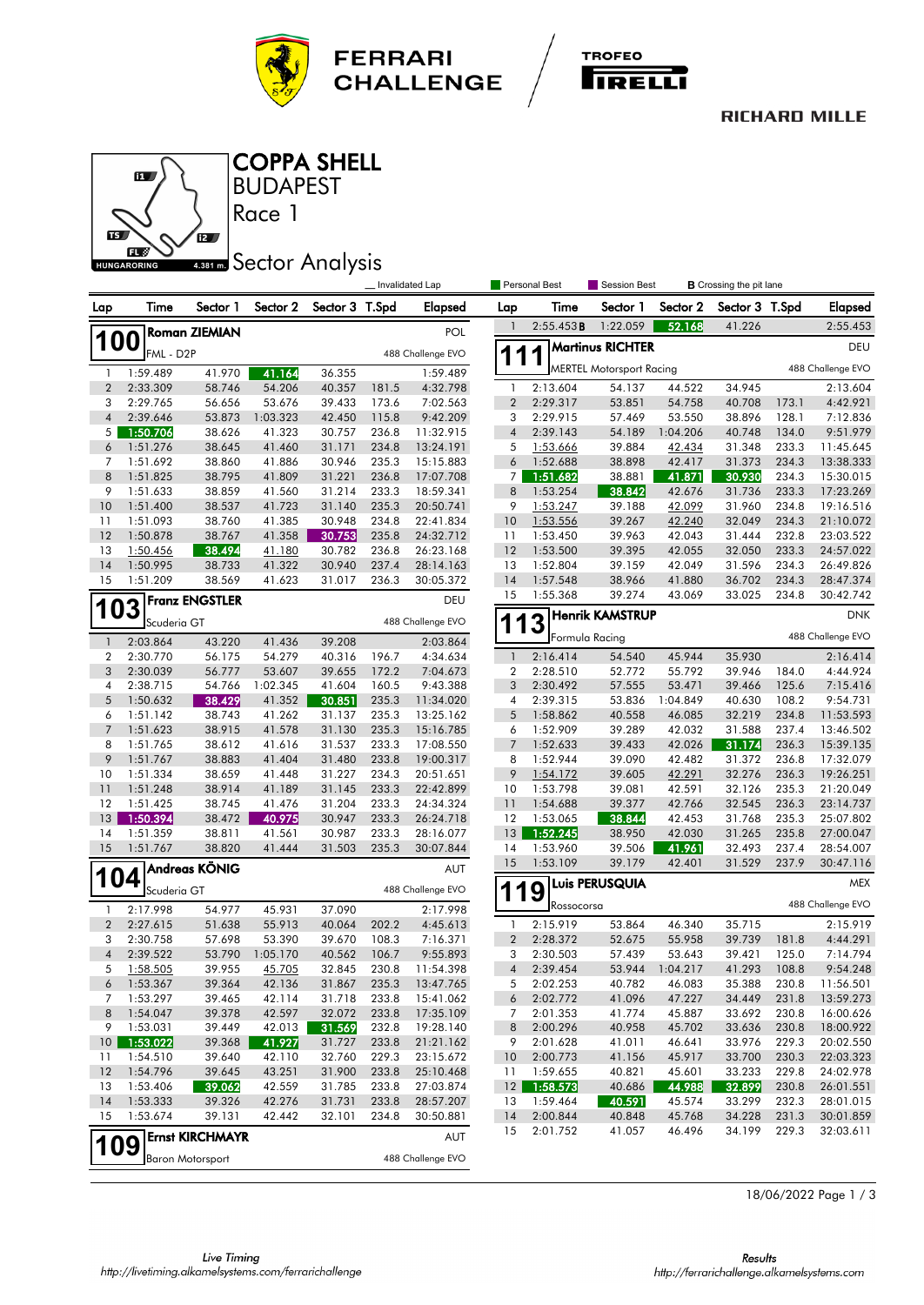



### **RICHARD MILLE**



Race 1 **BUDAPEST** COPPA SHELL

# **4.381 mm** Sector Analysis

|                     |                      |                                 |                  |                  |                | Invalidated Lap        |                  | <b>Personal Best</b> | <b>Session Best</b>      |                  | <b>B</b> Crossing the pit lane |                |                        |
|---------------------|----------------------|---------------------------------|------------------|------------------|----------------|------------------------|------------------|----------------------|--------------------------|------------------|--------------------------------|----------------|------------------------|
| Lap                 | Time                 | Sector 1                        | Sector 2         | Sector 3 T.Spd   |                | <b>Elapsed</b>         | Lap              | Time                 | Sector 1                 | Sector 2         | Sector 3                       | T.Spd          | <b>Elapsed</b>         |
|                     | <b>Guy FAWE</b>      |                                 |                  |                  |                | <b>BEL</b>             | 15               | 1:55.317             | 40.353                   | 43.218           | 31.746                         | 232.8          | 30:39.803              |
| <b>120</b>          | Scuderia FMA         |                                 |                  |                  |                | 488 Challenge EVO      |                  |                      | <b>Pino FRASCARO</b>     |                  |                                |                | ITA                    |
| $\mathbf{1}$        | 2:08.703             | 49.846                          | 43.421           | 35.436           |                | 2:08.703               | <b>140</b>       | <b>Kessel Racing</b> |                          |                  |                                |                | 488 Challenge EVO      |
| 2                   | 2:30.398             | 55.346                          | 54.658           | 40.394           | 153.4          | 4:39.101               | $\overline{1}$   | 2:18.733             | 55.784                   | 46.195           | 36.754                         |                | 2:18.733               |
| 3                   | 2:30.025             | 57.488                          | 53.415           | 39.122           | 143.2          | 7:09.126               | $\boldsymbol{2}$ | 2:27.380             | 51.865                   | 56.000           | 39.515                         | 208.5          | 4:46.113               |
| 4                   | 2:39.314             | 54.372                          | 1:03.801         | 41.141           | 134.0          | 9:48.440               | $\mathfrak{Z}$   | 2:31.224             | 58.074                   | 53.998           | 39.152                         | 110.0          | 7:17.337               |
| 5                   | 1:53.069             | 39.328                          | 42.423           | 31.318           | 235.3          | 11:41.509              | 4                | 2:39.619             | 54.025                   | 1:04.812         | 40.782                         | 102.1          | 9:56.956               |
| 6                   | 1:53.226             | 38.974                          | 42.772           | 31.480           | 238.4          | 13:34.735              | 5                | 1:58.497             | 40.583                   | 45.313           | 32.601                         | 234.8          | 11:55.453              |
| $\overline{7}$<br>8 | 1:53.274<br>1:52.545 | 38.918<br>39.014                | 42.771<br>42.517 | 31.585<br>31.014 | 236.8<br>237.9 | 15:28.009<br>17:20.554 |                  |                      | <b>Werner GENTER</b>     |                  |                                |                | DEU                    |
| 9                   | 1:52.333             | 38.614                          | 42.385           | 31.334           | 237.9          | 19:12.887              |                  | <b>150</b>           | Moll Sportwagen Hannover |                  |                                |                | 488 Challenge EVO      |
| 10                  | 1:52.299             | 38.735                          | 42.506           | 31.058           | 236.8          | 21:05.186              | $\mathbf{1}$     | 2:10.726             | 51.481                   | 43.429           | 35.816                         |                | 2:10.726               |
| 11                  | 1:53.502             | 39.223                          | 43.079           | 31.200           | 236.3          | 22:58.688              | $\overline{2}$   | 2:30.858             | 55.251                   | 54.864           | 40.743                         | 156.7          | 4:41.584               |
| 12                  | 1:53.295             | 39.325                          | 42.907           | 31.063           | 235.8          | 24:51.983              | 3                | 2:29.439             | 57.107                   | 53.788           | 38.544                         | 140.1          | 7:11.023               |
| 13                  | 1:52.405             | 38.897                          | 42.638           | 30.870           | 235.8          | 26:44.388              | $\overline{4}$   | 2:39.434             | 54.541                   | 1:03.766         | 41.127                         | 136.7          | 9:50.457               |
| 14                  | 1:53.175             | 38.965                          | 42.569           | 31.641           | 237.4          | 28:37.563              | 5                | 1:56.595             | 40.636                   | 42.770           | 33.189                         | 231.8          | 11:47.052              |
| 15                  | 1:52.804             | 39.072                          | 42.284           | 31.448           | 236.8          | 30:30.367              | 6                | 1:54.365             | 39.850                   | 42.557           | 31.958                         | 233.3          | 13:41.417              |
|                     |                      | Joakim OLANDER                  |                  |                  |                | SWE                    | 7                | 1:54.475             | 40.193                   | 42.495           | 31.787                         | 229.8          | 15:35.892              |
|                     | 26                   |                                 |                  |                  |                | 488 Challenge EVO      | 8                | 1:54.780             | 39.944                   | 42.652           | 32.184                         | 231.8          | 17:30.672              |
|                     |                      | Scuderia Autoropa               |                  |                  |                |                        | 9                | 1:54.111             | 39.750                   | 42.502           | 31.859                         | 232.3          | 19:24.783              |
| $\mathbf{1}$        | 2:51.218B            | 1:10.464                        | 57.324           | 43.430           |                | 2:51.218               | 10               | 1:54.709             | 39.787                   | 42.958           | 31.964                         | 232.8          | 21:19.492              |
|                     |                      | <b>Tommy LINDROTH</b>           |                  |                  |                | SWE                    | 11               | 1:55.838             | 39.505                   | 42.872           | 33.461                         | 232.8          | 23:15.330              |
| 127                 |                      |                                 |                  |                  |                | 488 Challenge EVO      | 12               | 1:55.864             | 39.706                   | 43.225           | 32.933                         | 233.3          | 25:11.194              |
|                     |                      | <b>Baron Motorsport</b>         |                  |                  |                |                        | 13               | 1:54.689             | 39.543                   | 43.204           | 31.942                         | 233.3          | 27:05.883              |
| $\mathbf{1}$        | 2:07.556             | 49.172                          | 42.474           | 35.910           |                | 2:07.556               | 14<br>15         | 1:53.777<br>1:56.711 | 39.483<br>40.133         | 42.607           | 31.687<br>33.451               | 232.8<br>232.8 | 28:59.660              |
| 2                   | 2:30.599             | 55.452                          | 54.923           | 40.224           | 162.7          | 4:38.155               |                  |                      |                          | 43.127           |                                |                | 30:56.371              |
| 3                   | 2:29.820             | 57.172                          | 53.380           | 39.268           | 133.7          | 7:07.975               |                  | 159                  | Matthias MOSER           |                  |                                |                | DEU                    |
| 4<br>5              | 2:39.563<br>1:53.103 | 54.576<br>39.689                | 1:03.453         | 41.534           | 138.8<br>232.8 | 9:47.538               |                  |                      | <b>Baron Motorsport</b>  |                  |                                |                | 488 Challenge EVO      |
| 6                   | 1:53.070             | 39.258                          | 42.030<br>42.328 | 31.384<br>31.484 | 232.8          | 11:40.641<br>13:33.711 | $\overline{1}$   | 2:12.175             | 52.697                   | 43.072           | 36.406                         |                | 2:12.175               |
| $\overline{7}$      | 1:53.759             | 39.121                          | 42.999           | 31.639           | 231.8          | 15:27.470              | $\boldsymbol{2}$ | 2:30.244             | 54.709                   | 54.833           | 40.702                         | 167.7          | 4:42.419               |
| 8                   | 1:54.407             | 39.625                          | 43.322           | 31.460           | 230.3          | 17:21.877              | 3                | 2:29.637             | 57.127                   | 53.642           | 38.868                         | 134.7          | 7:12.056               |
| 9                   | 1:53.296             | 39.191                          | 42.660           | 31.445           | 230.8          | 19:15.173              | $\overline{4}$   | 2:38.993             | 54.240                   | 1:04.046         | 40.707                         | 127.8          | 9:51.049               |
| 10                  | 1:53.580             | 39.312                          | 42.662           | 31.606           | 231.8          | 21:08.753              | 5                | 1:56.438             | 40.877                   | 42.890           | 32.671                         | 232.3          | 11:47.487              |
| 11                  | 1:53.354             | 39.262                          | 42.507           | 31.585           | 230.8          | 23:02.107              | 6                | 1:54.372             | 39.845                   | 42.636           | 31.891                         | 234.8          | 13:41.859              |
| 12                  | 1:53.294             | 39.483                          | 42.469           | 31.342           | 230.3          | 24:55.401              | $\overline{7}$   | 1:54.492             | 40.047                   | 42.646           | 31.799                         | 234.3          | 15:36.351              |
| 13                  | 1:52.762             | 39.180                          | 42.384           | 31.198           | 231.3          | 26:48.163              | 8                | 1:54.625             | 39.807                   | 42.772           | 32.046                         | 232.3          | 17:30.976              |
| 14                  | 1:56.015             | 39.451                          | 42.726           | 33.838           | 232.3          | 28:44.178              | 9                | 1:54.594             | 40.235                   | 42.400           | 31.959                         | 231.8          | 19:25.570              |
| 15                  | 1:54.816             | 40.478                          | 42.760           | 31.578           | 229.3          | 30:38.994              | 10               | 1:55.081             | 40.109                   | 42.653           | 32.319                         | 229.8          | 21:20.651              |
|                     |                      | <b>Alexander NUSSBAUMER</b>     |                  |                  |                | AUT                    | 11               | 1:55.742             | 39.556                   | 42.344           | 33.842                         | 231.3          | 23:16.393              |
| <b>136</b>          |                      |                                 |                  |                  |                |                        | 12               | 1:55.323             | 39.604                   | 43.145           | 32.574                         | 231.3          | 25:11.716              |
|                     |                      | Gohm Motorsport - Herter Racing |                  |                  |                | 488 Challenge EVO      | 13               | 1:54.697             | 39.575                   | 43.315           | 31.807                         | 231.8          | 27:06.413              |
| 1                   | 2:09.712             | 50.320                          | 43.587           | 35.805           |                | 2:09.712               | 14               | 1:53.811             | 39.356                   | 42.832           | 31.623                         | 232.3          | 29:00.224              |
| 2                   | 2:30.725             | 55.428                          | 54.948           | 40.349           | 161.7          | 4:40.437               | 15               | 1:56.470             | 40.021                   | 42.890           | 33.559                         | 231.8          | 30:56.694              |
| 3                   | 2:29.577             | 57.054                          | 53.641           | 38.882           | 148.8          | 7:10.014               |                  |                      | Thomas GOSTNER           |                  |                                |                | ITA                    |
| $\sqrt{4}$          | 2:39.455             | 54.555                          | 1:03.730         | 41.170           | 147.5          | 9:49.469               |                  | 161                  | CDP - MP Racing          |                  |                                |                | 488 Challenge EVO      |
| 5                   | 1:53.414             | 39.642                          | 42.392           | 31.380           | 233.3          | 11:42.883              |                  |                      |                          |                  |                                |                |                        |
| 6                   | 1:53.311             | 39.338                          | 42.263           | 31.710           | 233.8          | 13:36.194              | -1               | 2:05.305             | 46.044                   | 42.180           | 37.081                         |                | 2:05.305               |
| 7                   | 1:52.924             | 39.311                          | 42.153           | 31.460           | 231.3          | 15:29.118              | $\overline{2}$   | 2:30.735             | 56.086                   | 54.471           | 40.178                         | 191.5          | 4:36.040               |
| 8                   | 1:53.581             | 39.166                          | 42.743           | 31.672           | 232.8          | 17:22.699              | 3                | 2:29.966             | 57.041                   | 53.346           | 39.579                         | 151.7          | 7:06.006               |
| 9                   | 1:53.328             | 39.342                          | 42.007           | 31.979           | 231.8          | 19:16.027              | $\overline{4}$   | 2:39.925             | 54.945                   | 1:02.729         | 42.251                         | 146.5          | 9:45.931               |
| 10                  | 1:53.848             | 39.103                          | 42.476<br>41.926 | 32.269           | 231.8          | 21:09.875              | 5                | 1:52.171             | 38.901                   | 42.143           | 31.127<br>31.369               | 235.3          | 11:38.102              |
| 11<br>12            | 1:53.225<br>1:53.373 | 39.281<br>39.494                | 41.979           | 32.018<br>31.900 | 230.3<br>231.3 | 23:03.100<br>24:56.473 | 6                | 1:52.874<br>1:52.804 | 39.205<br>39.075         | 42.300<br>42.450 |                                | 236.3<br>235.8 | 13:30.976              |
| 13                  | 1:53.006             | 39.317                          | 41.926           | 31.763           | 231.8          | 26:49.479              | 7<br>8           | 1:52.106             | 39.052                   | 41.807           | 31.279<br>31.247               | 236.8          | 15:23.780<br>17:15.886 |
| 14                  | 1:55.007             | 39.935                          | 42.224           | 32.848           | 231.8          | 28:44.486              | 9                | 1:52.530             | 39.353                   | 41.981           | 31.196                         | 233.3          | 19:08.416              |
|                     |                      |                                 |                  |                  |                |                        |                  |                      |                          |                  |                                |                |                        |

18/06/2022 Page 2 / 3